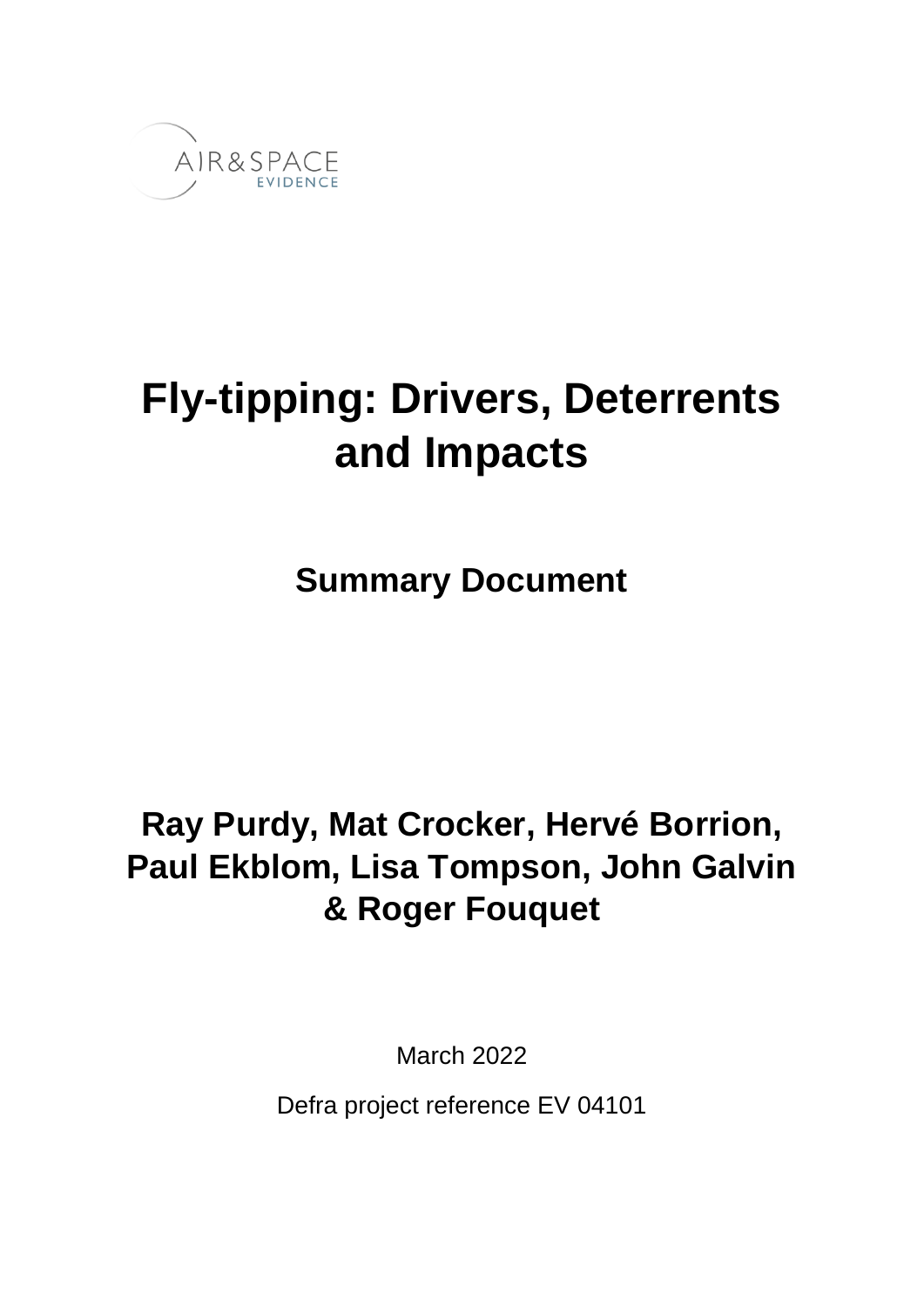## **1. BACKGROUND**

Fly-tipping is a significant problem in England. In 2020/21 English local authorities (LAs) dealt with 1.13 million fly-tipping incidents, an increase of 16% from the 980,000 reported in 2019/20. These operational metrics do not capture the full picture as they only include public land.

Keeping waste in legal waste streams is essential for achieving a circular economy and meeting recycling targets. If it is illegally handled and subsequently fly-tipped or dumped, it may fall out of the legitimate waste system and could be lost forever (e.g., if it goes into illegal landfills, is set on fire, or illegally exported), impacting on recycling and other recovery targets.

Fly-tipping can also pose risks to the environment and human/animal health. For example, there have been cases where dangerous waste has been deposited near water reservoirs in recent years. Those who fly-tip can impose clean-up costs on taxpayers and private landowners.

As well as being an environmental crime, fly-tipping is also an economic crime. The high landfill taxes that are in place in England have provided a strong incentive for some people and businesses to dispose of their waste via improper channels. The rule of law and payment of taxes are being avoided by those bypassing proper disposal and recycling channels and the financial strain of such activities can be substantial. The undercutting of legitimate waste businesses by the unprofessional waste sector is a serious problem.

Fly-tipping was forecast in an ESA report, published in  $2021$ ,<sup>1</sup> to have a significant financial impact. In 2015 the cost of fly-tipping in England was estimated to be £209 million, whereas in in 2018/2019 the estimated cost had increased to be £391.9 million. This is an increase of 87% in only four years. Fly-tipping also accounts for 43% of the total cost of all waste crime in England, highlighting its economic seriousness.

Despite the considerable efforts of the Government, Local Authorities (LAs), National Fly-Tipping Prevention Group (NFTPG), the Environment Agency (EA), and charities in tackling the problem it appears more entrenched than ever. Under current approaches the problem isn't getting better.

Significant focus is still on stronger regulation, with a large reliance on tip-offs, or clues in the waste identifying the perpetrator. This approach has not been as effective as hoped because of the resourcing implications of regulation and enforcement, and more generally hasn't satisfactorily addressed the motivations and drivers behind fly-tipping.

This research was commissioned by the Department for Environment, Food and Rural Affairs in 2021 because it has become increasingly obvious to Government that a more detailed and systematic examination of the factors influencing fly-tipping was necessary, and the expectation is that such a review might help provide better evidence-based policy making and influence future strategies and interventions.

<sup>1</sup> Environmental Services Association & Eunomia , 'Counting the Cost of Waste Crime' (ESA, 2021).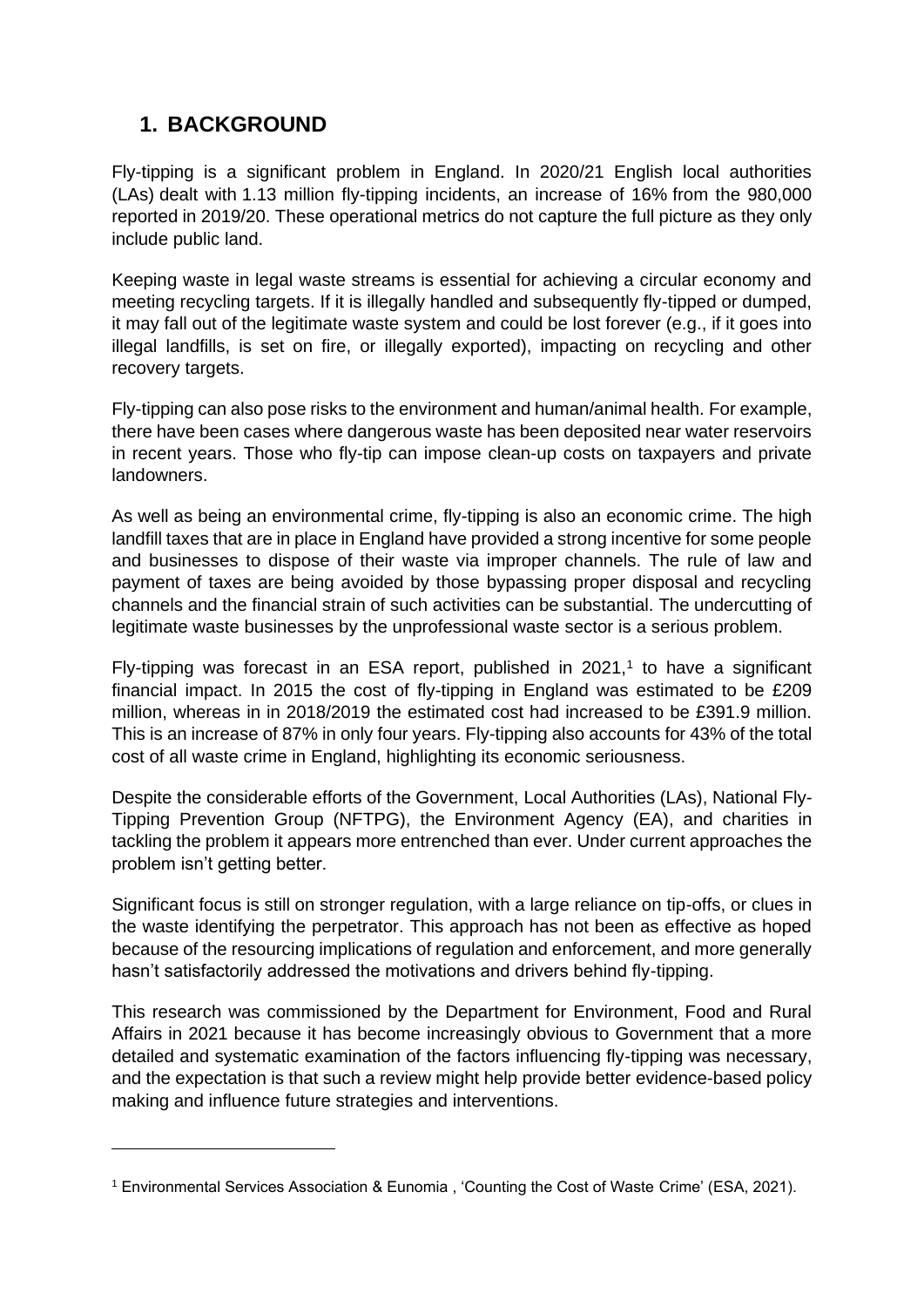## **2. METHODS**

This project, undertaken over a six-month period in 2021, gathers important new data exploring five general themes, which will enable a better a more complete picture to be drawn of how to better tackle fly-tipping. These themes include:

- Why people fly-tip, and more generally how they decide what to do with their waste.
- The impacts of fly-tipping.
- What LAs in England, central government and landowners have been doing to tackle fly-tipping to date, the success of these existing interventions, and the scope for less conventional interventions.
- Why waste holders give their waste to potential fly-tippers.
- Risk factors and associated indicators of higher likelihood to engage in fly-tipping.

The key aims of this research are to shed light on the drivers, disincentives and impacts of fly-tipping and to provide data and solutions which might help LAs (and others) reduce fly-tipping through better detection, deterrence, prevention, and risk-based enforcement. Better understanding of the drivers will also enable sharper evaluation of what works/what doesn't in what contexts and aid intelligent replication of success stories and learning from failures.

The overall aim is for this research to create a significantly better understanding of systemic strengths and weaknesses of the current systems in place for tackling fly-tipping, which can aid the development of a series of interventions and wider recommendations – positive and practical solutions to enable policy change and for other stakeholders to raise their game and substantially reduce the numbers of fly-tips. It is hoped that this research will also enable the Government to have a more strategic roadmap towards better understanding fly-tipping, as well as combatting it, providing firm evidence for influencing Government spending decisions and helping to ensure that budgets are deployed as effectively as possible in tackling fly-tipping.

We used several quantitative and qualitative research methods to generate the evidence required when exploring each of the project key themes. These included:

- 1) An extensive literature review, resulting in a separate report.
- 2) A modelling exercise, resulting in a systems map which sought to understand the waste management system as a whole, to identify its vulnerabilities, and the possibilities and limitations of what can be done, before using that understanding to guide interventions. This also resulted in a spreadsheet which sets out a grid of civil roles (e.g., waste producer, carrier) and crime roles (e.g., offender, preventer, enforcer).
- 3) Two focus groups with members of the public who had recent experience of disposing of unwanted items waste that could not be put into regular waste and recycling bins. The second of these focused on people from low-income backgrounds to better understand if the residents of more deprived areas both tip more ('offenders'), and/or suffer more ('victims').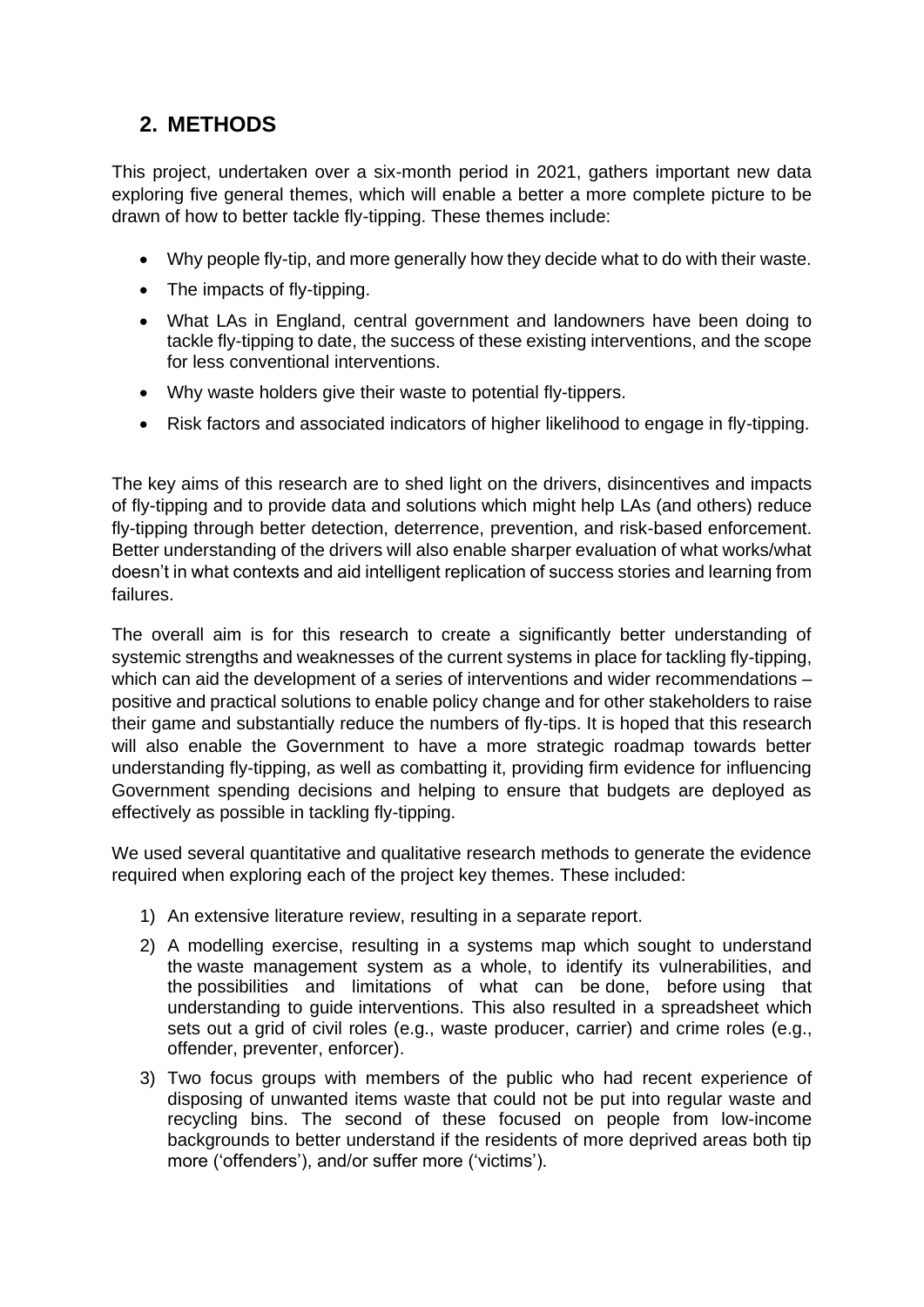- 4) Four surveys eliciting perceptions around the reasons for, and impacts of, flytipping, targeted at:
	- a. The general public.
	- b. The business community.
	- c. Professionals from LAs.
	- d. Professionals from the waste and resources sector.
- 5) Semi-structured interviews with enforcement authorities, private landowners (victims and those intervening), and other bodies such as waste trade associations and charities.
- 6) Interviews with six fly-tipping offenders.

### **3. NEW RESEARCH FINDINGS**

It seemed to us from discussions with stakeholders (and reading the literature) that there was often a strong belief that a focus on better enforcement and sanctions would be the key factor – the 'missing ingredient' in driving down the numbers of fly-tipping incidents. However, once we got past the recurrent theme of 'getting tougher on fly-tipping' our discussions with stakeholders and the results of the various surveys, interviews and focus groups conducted revealed that several other factors were significantly contributing to the high levels of fly-tipping. This was compounded by the many systems in place not working as well as they could.

Most of the findings in terms of what was not working that well are not new, but we do provide new data to support them and for Government to see the picture from the public, LA, business and offender perspectives. There were also some important original findings from this research.

#### Impacts and outlook

There has been quite a lot of research published on the economic impacts of fly-tipping, but there has been less analysis on how it is affecting people's quality of life. As a form of anti-social behaviour, it can be a source of frustration for law-abiding residents. Fly-tips can affect people's daily environment, both visually and olfactorily.

Our survey of the general public found that just over half (56%) of people reported that fly tipping in their neighbourhood affected them to a great extent or some extent. There was little difference between urban and rural areas in the proportion of people reporting they had been negatively affected by fly-tipping. The most commonly reported negative impacts were pollution - including smells and vermin (70%), it making the area seem unpleasant/in decline (61%) and the council having to divert funds to clean up (61%). Around half of people mentioned items not being recycled/reused as they should be as a negative impact of fly-tipping.

Businesses tended to be less affected by fly-tipping in the areas where they were located than residents. Only a quarter of businesses said that fly-tipping in the neighbourhood negatively affected their business to at least some extent. But other research shows that rural businesses are probably suffering more than urban ones. The National Rural Crime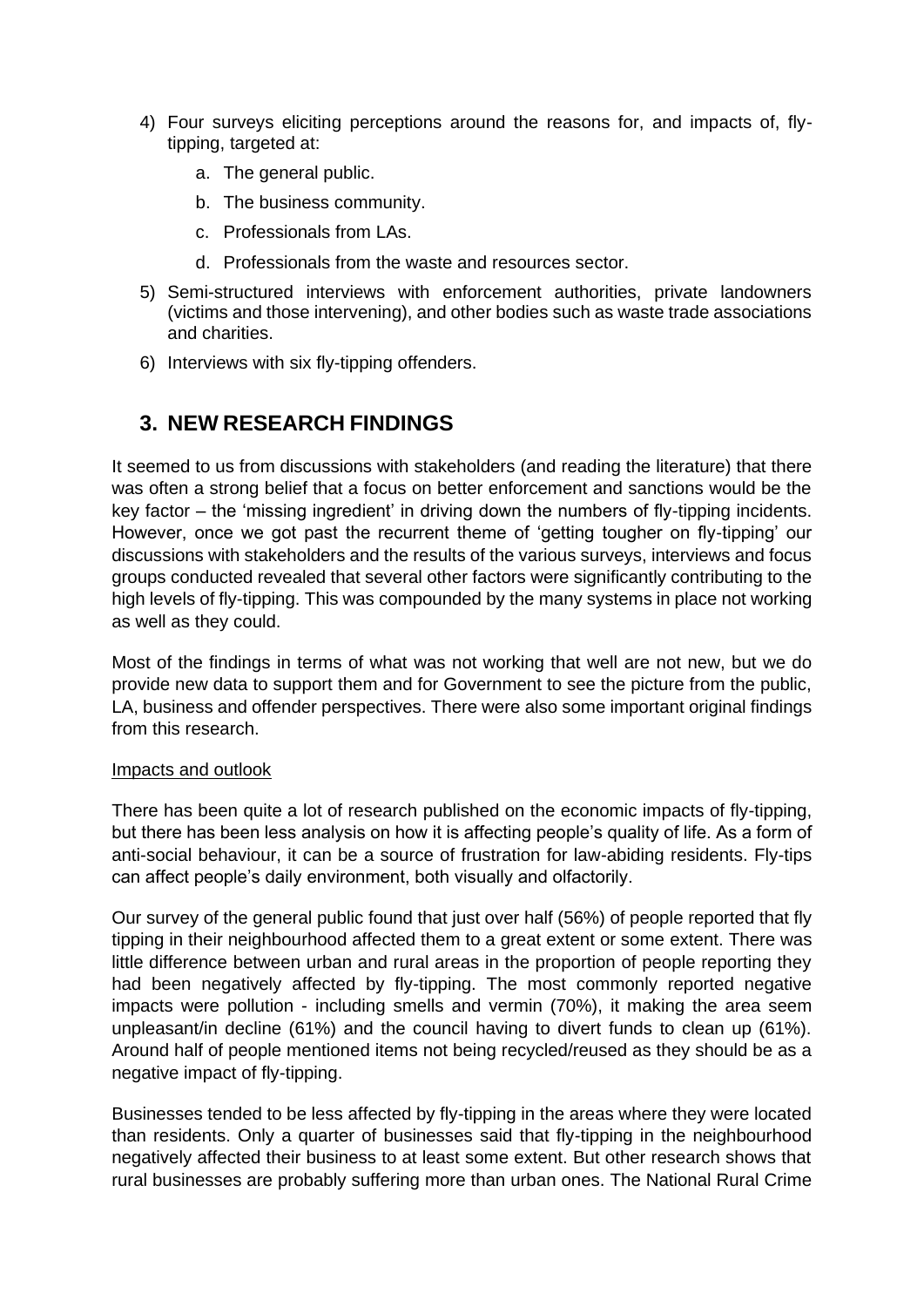Survey revealed that 57% of rural respondents to its survey were directly affected by flytipping on their properties, that 72% of fly-tipping went unreported, and that the average financial impact per annum for each business was approximately £1,000.<sup>2</sup>

The consensus from the interviews, surveys and focus groups undertaken during this research is that the fly-tipping problem has gotten worse and is strongly perceived to get worse in the future. 42% of LAs respondents believed that the fly-tipping situation in their local area was likely to deteriorate further in the next 3 years, compared to 26% who believed it would improve, and 32% who thought it would stay the same.

Very little optimism could be found. However, there is a strong consensus of stakeholder views – nobody we consulted has said fly-tipping doesn't matter, with almost everybody on board with the fact that it could be successfully reduced if tackled in a different way.

#### How people dispose of unwanted items

To examine perceptions of where fly-tips were occurring, LA survey respondents were asked to select the three types of fly-tips that were making up the highest proportion of incidents occurring in their areas. The majority of LA respondents believed that the highest proportion of fly-tipping incidents in their area comprises items left in non-residential areas (75% of respondents) and residential areas (73%). Almost half of respondents (47%) reported that bin bag waste left out is also common. Some other locations of perceived fly-tips included items left outside charity shops (7%), items left outside a public bin or skip (27%), and items left outside recycling banks (29%).

The statistics show that nearly two-thirds of fly-tipping incidents were classified as household waste. Commercial waste only amounted to 5% of all incidents in the same period.

To try to better understand why people fly-tip, or why certain types of waste items are more likely to be fly-tipped, or recorded as fly-tipped, we considered the different disposal/re-use/recycling routes that were being used by the public and businesses. We asked survey respondents from the general public and businesses how they got rid of unwanted waste items that they could not put in their regular waste and recycling bins. As can be seen in Figure 1 below the most common methods were to donate items to charity, visit household waste/recycling centre or to deposit items in a recycling bank.

<sup>2</sup> National Rural Crime Network, 'Living on the Edge: Why crime and anti-social behaviour is leaving rural communities and businesses frustrated, undervalued and isolated. Report & Recommendations from the 2018 National Rural Crime Survey (NRCN, 2018).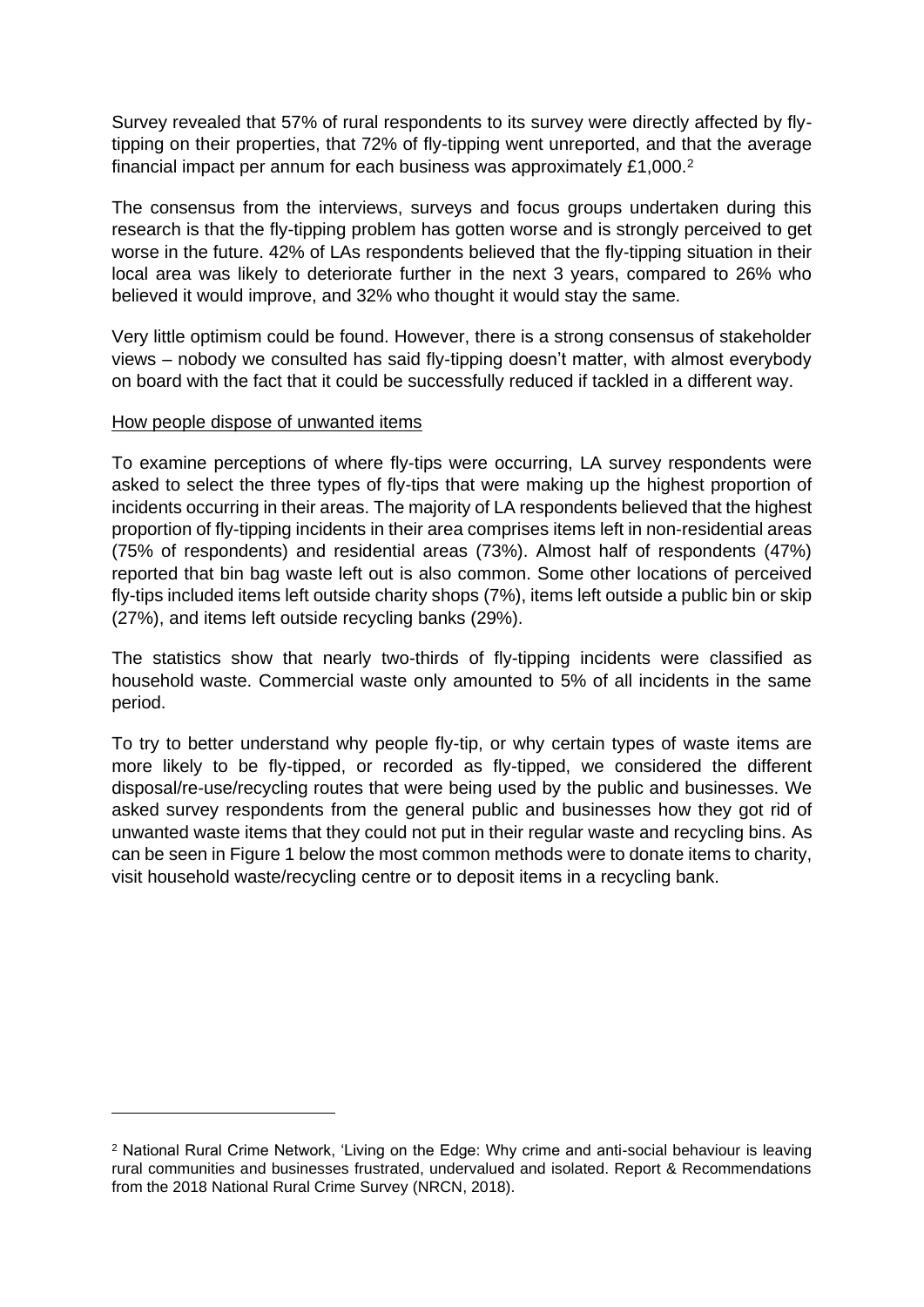

*Figure 1: How people got rid of unwanted items (Public Survey: NatCen Panel)*

Use of paid collections was less common than these unpaid measures. One new finding was that 2% of the population were paying for a private bin collection (presumably because of service frequency cuts to local authority collection).

Separately to the above we additionally asked the public if they had ever undertaken any of the following additional seven actions shown in Figure 2 below. All these methods can potentially be classified as fly-tipping under the current legal definitions.



*Figure 2: How people got rid of unwanted items that could potentially be classified as fly-tipping (Public Survey: NatCen Panel)*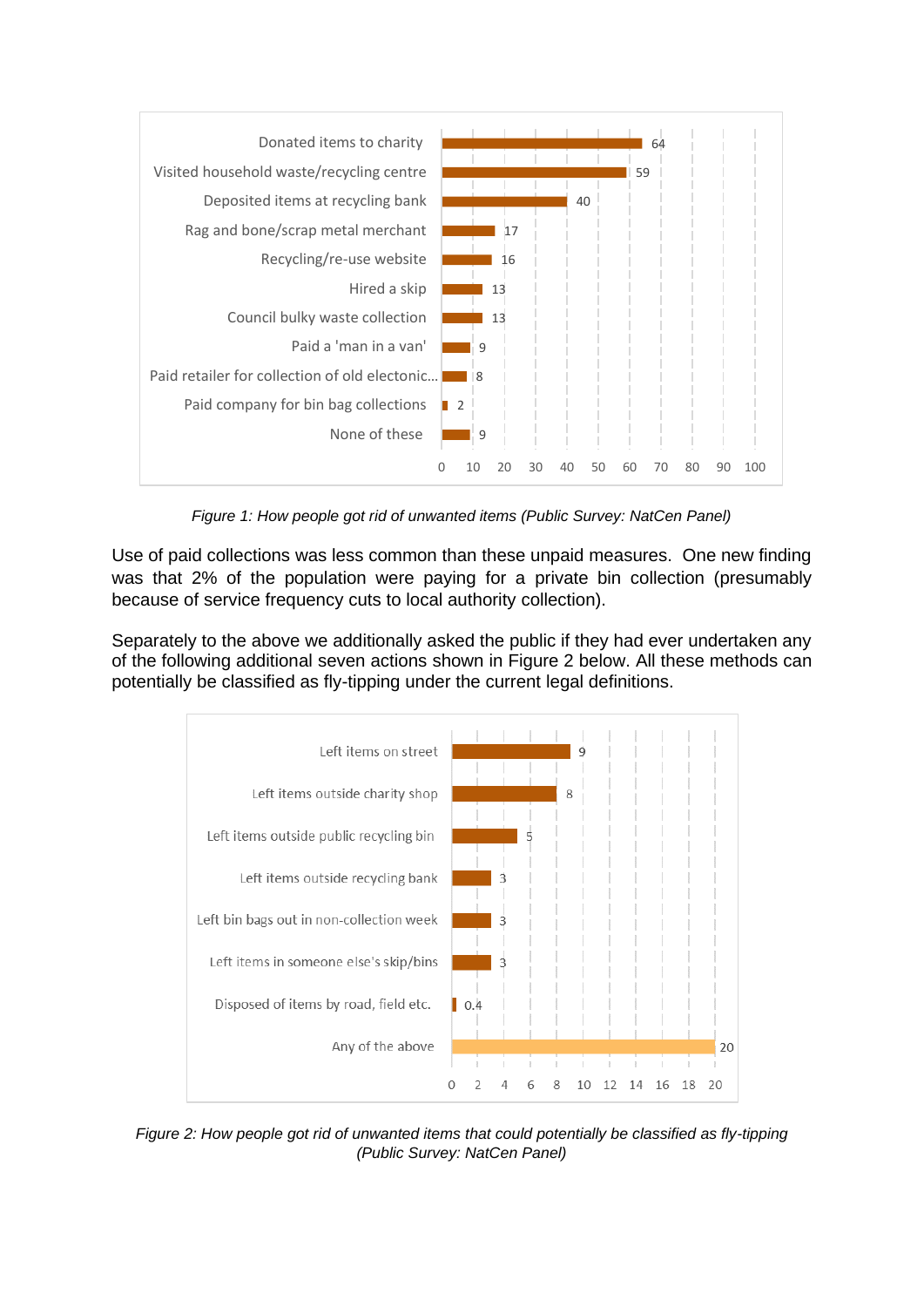The above shows that 0.4% of the population (about one in two-hundred people) might have deliberately fly-tipped waste items in the previous 12 months.

A further 20% of people had undertaken at least one of the actions listed above (which means that one in five of the population could be 'mistakenly' fly-tipping). The most common action of this type people had taken was to leave items on the street for others to take, closely followed by leaving items outside a charity shop.

#### Factors that influence choosing how to get rid of unwanted items

The general public and businesses were asked what factors were important to them when choosing how to dispose of unwanted items. The general public were most likely to say that reducing environmental impact was the most important factor in their decision making, with 92% of respondents reporting that it was very important or quite important. Other important factors included giving it to someone responsible (85%), ease (81%) and cost (77%). Very or quite important factors to business were reducing environmental impact (96%), giving it to someone responsible (91%), ease (72%) and cost (61%).

Two of the biggest barriers to people disposing of their waste – cost and ease – fall more heavily on those in low-income communities. In addition, people in deprived areas have living conditions that can be seen as facilitators or 'provocations' for fly-tipping (e.g., no storage facilities, no access to a vehicle).

#### Infrastructure

The data we collected show that there are multiple push and pull influences in getting rid of unwanted items. If the ease, or conversely the difficulty, of disposing of waste legally is considered to be a major contributing factor to fly-tipping volumes then having good public services is very important. However, there was recognition amongst most stakeholders that performance problems with infrastructure and services were influencing some people to fly-tip.

In respect to Household Waste & Recycling Centres (HWRCs) some LAs had started charging for householders to deposit certain types of unwanted items at HWRCs. Just over half (56%) of the general public using HWRCs in the past year had experienced difficulties using them. The most commonly mentioned difficulty was long queues (37%). Others included having to wait for an appointment (10%), inconvenient opening times (9%), unable to transport items there (9%) and difficult getting waste accepted (8%).

For LA bulky waste collections 40% of people who had used this service in the past 12 months had experienced difficulties. The most commonly cited difficulties related to delays in booking a collection (17%), difficulties moving items to the collection point (15%), difficulties in making a booking (12%), and the expense (10%).

Only 15% of businesses that were surveyed used commercial waste transfer stations. Instead nearly a third of all businesses (31%) reported that they (illegally) took waste items to HWRCs, which are provided for the recycling and disposal of household waste.

An interesting finding from the offender interviews was that many of the people who regularly fly-tipped (generally) wanted to dispose of waste legally and were calling for greater access / ease to legitimate routes of waste disposal.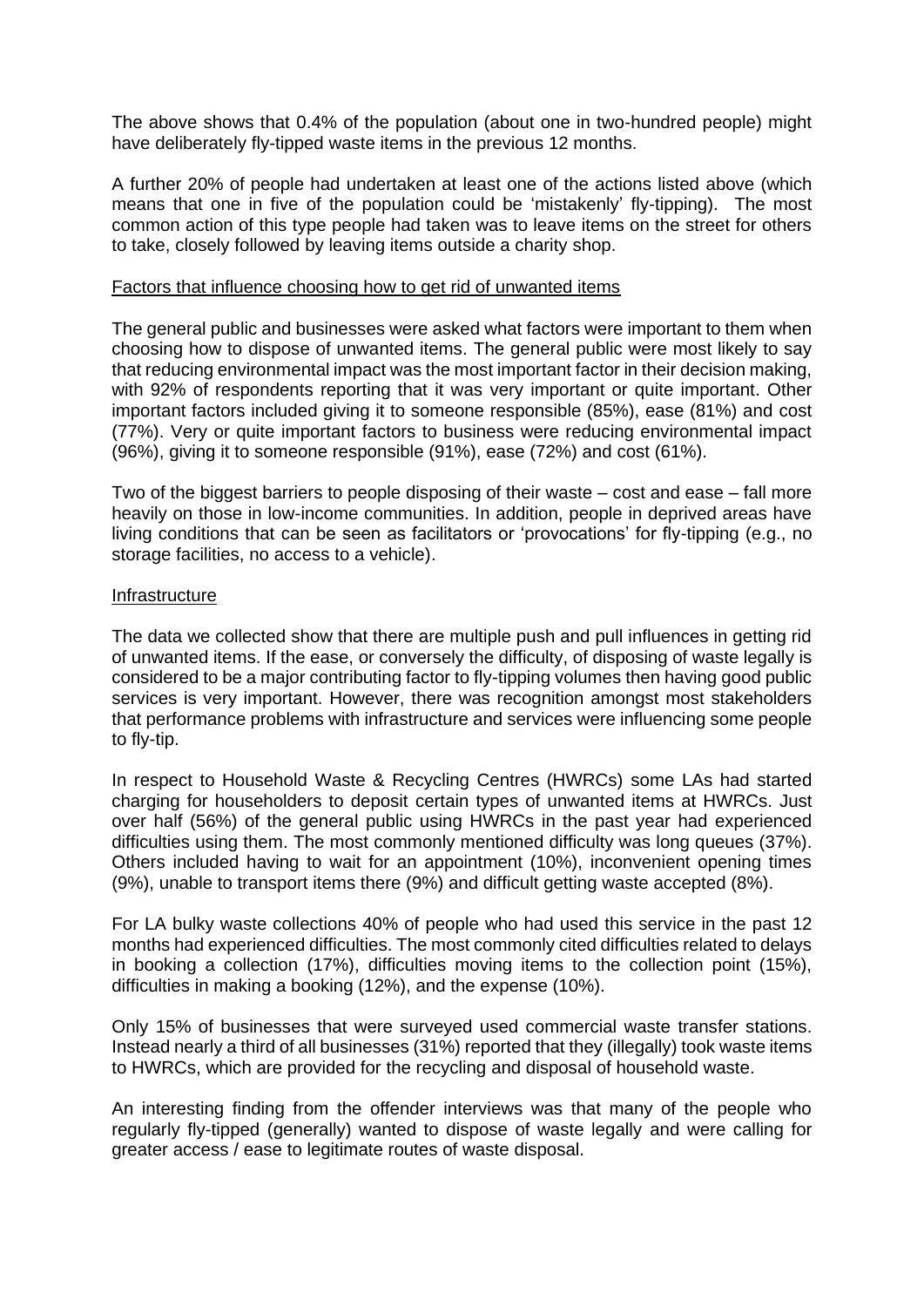#### Tackling the problem

It is, therefore, vitally important for Government to better understand the main causes and consequences of fly-tipping, and how effective (or not) existing methods are in successfully tackling it. LA survey respondents (90%) responded that they would find the publication of a national strategic assessment and more detailed guidance on how to tackle fly-tipping useful, with almost half saying that would be 'very helpful'.

There was poor knowledge of the rules. Our own survey of the general public found that many people were aware that waste carriers had to be licensed (57%). However, only just over 1 in 4 members of the public were aware there was an online database of waste carriers (28%) and only about 1 in 10 (11%) knew they themselves could receive a criminal conviction if their waste was not disposed of properly (i.e., if it was fly-tipped). The responses from the business community showed they were more informed than the general public (apart from their knowledge that there was an online database of waste carriers), but there was clear room for improvement.

There is an issue getting people to report fly-tipping to the authorities. Only around a quarter (23%) of respondents from the general public said they would always report people if they saw them fly tipping. The majority gave a variety of reasons as to why they might not report fly tipping. The most common reasons were not knowing who to report it to (43%) or not thinking anything would be done if they did report it (39%). 40% of business owners – victims – would also not bother reporting fly-tipping.

LAs were seen as very good at removing fly-tipped waste quickly. The logic was to act before other opportunists deposited more waste. But this reasonable response from LAs seemed from the focus group feedback to be creating a secondary problem, namely that some LAs had been so good at picking up fly-tipping that some residents considered them to be offering a "good free service" and fly-tipped more.

In terms of investigating fly-tipped waste for clues as to the wasteholder just over half (55%) of LA respondents reported that more than 50% of fly-tipped waste that they collected was examined to identify its origin. About 28% of LA respondents reported that only 'a small proportion' of fly-tipped waste (<25%), if any, was examined for potential evidence. LAs that did employ contractors to collect fly-tipped waste were asked whether these were closely monitored to ensure that they were examining the waste properly for evidence. Only one in five of LA respondents that were asked if there was close monitoring of private contractors agreed that this was the case.

Many LAs are proactive in trying to catch fly-tippers in other ways than just investigating the dumped waste for clues. The most widely used methods of LAs to pro-actively detect fly-tippers were the use of mobile cameras (69%) and stopping suspicious vehicles (66%).

One factor that is likely to be influencing fly-tipping incident numbers is that it can be profitable. At the one end of the scale are probably single carrier, broker and dealer (CBD) unregistered man and van businesses. At the other end of the scale are networks of unregistered waste carriers. Purdy and Crocker in a 2021 report suggested that there appeared to be large scale networks operating in England and that a network of 100 vans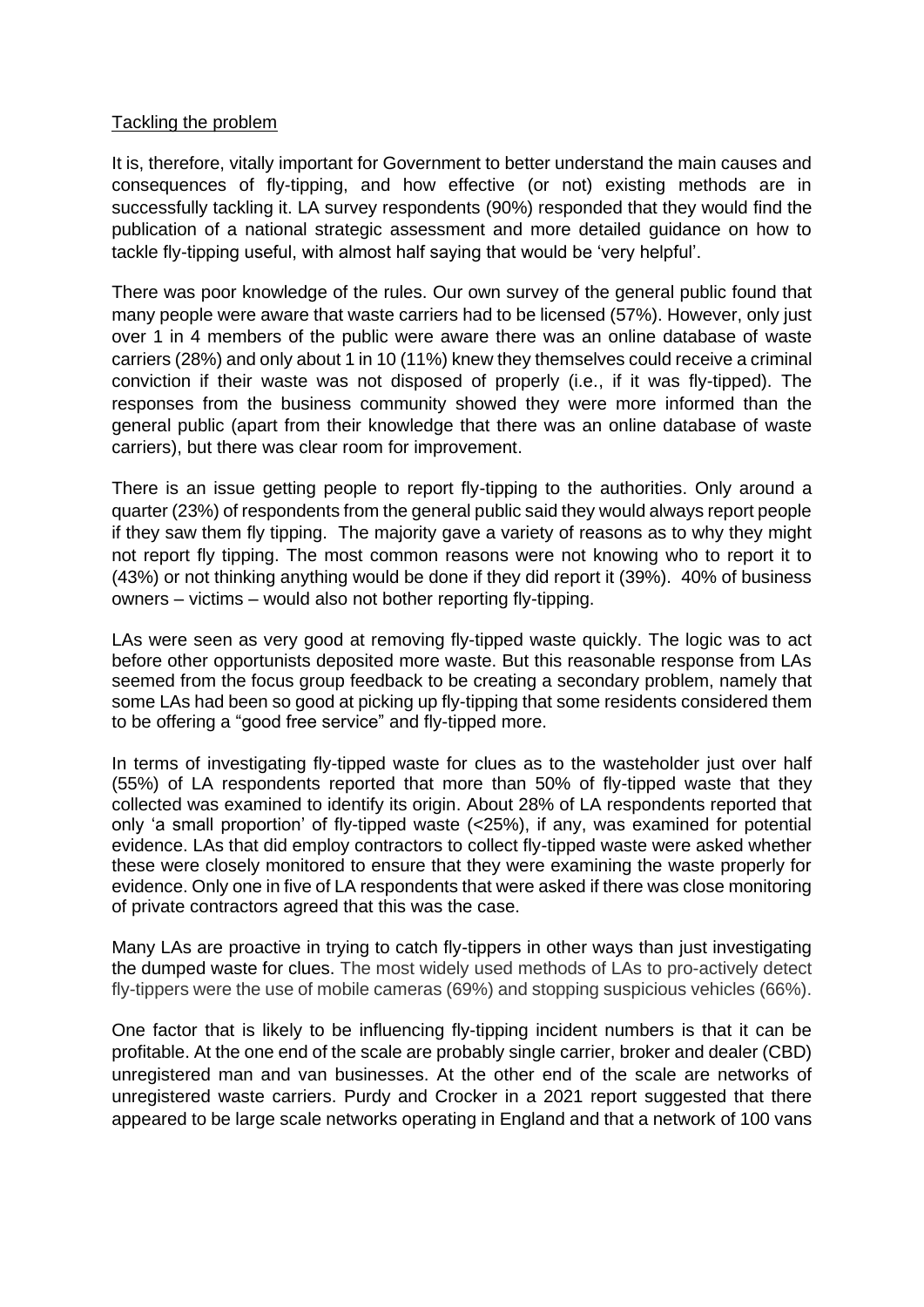could produce an estimated potential tax evasion profit range of between £5.4 million and £13.2 million per gang.<sup>3</sup>

Our research found that about a quarter of LA respondents (25%) considered that organised criminals contributed significantly to fly tipping in their area. About half of respondents (54%) consider organised criminals contributed moderately to fly-tipping, and a fifth of respondents (21%) consider that organised criminals were not responsible for it, or only for a small amount. Just over two thirds (69%) of respondents who answered that they thought there was organised criminality involved in fly-tipping in their area thought that there were fewer than 25 organised fly-tippers in their area. 23% of LA respondents thought that there were between 24 and 99 organised fly-tippers in their area, and a small number of LA respondents (8%) estimated that there were more than 100 organised flytippers in their area. The fact that about 1 in 12 LAs are perceiving such extreme levels of organised fly-tipping is troubling.

In terms of investigation and enforcement resources were a significant factor. Most LA respondents (73%) indicated that their ability to examine fly-tipped waste for evidence of origin was restricted by available resources. A significant majority of LA respondents (69%) reported that their authority has not been able to take the most appropriate sanction response due to a lack of resources (answering this had been an issue 'a great deal' of the time, or a 'moderate amount' of the time). Only about 10% of LAs thought that resources had not been a factor at all in their decisions on which sanctions to impose.

### **4. CONCLUSIONS**

The evidence collected in this report demonstrates that significantly reducing fly-tipping is unlikely to work by seeking better enforcement and sanctions alone. We believe that by making improvements relating to several distinct areas then fly-tipping could be much better tackled in the future, and the numbers of incidents significantly reduced. The findings fall into the following broad areas:

- Data and understanding
- Strategy and direction
- Infrastructure and services
- Regulation
- Enforcement and sanctions
- Education and persuasion

#### Data and understanding

Good policy starts with good data. Underpinning the Government's understanding of the true extent of the problem, enabling it to better tackle fly tipping going forward, is the need

<sup>&</sup>lt;sup>3</sup> Ray Purdy and Mat Crocker, An Independent Study into Fly-tipping and Unregistered Waste Carriers in England (Material Focus, 2021).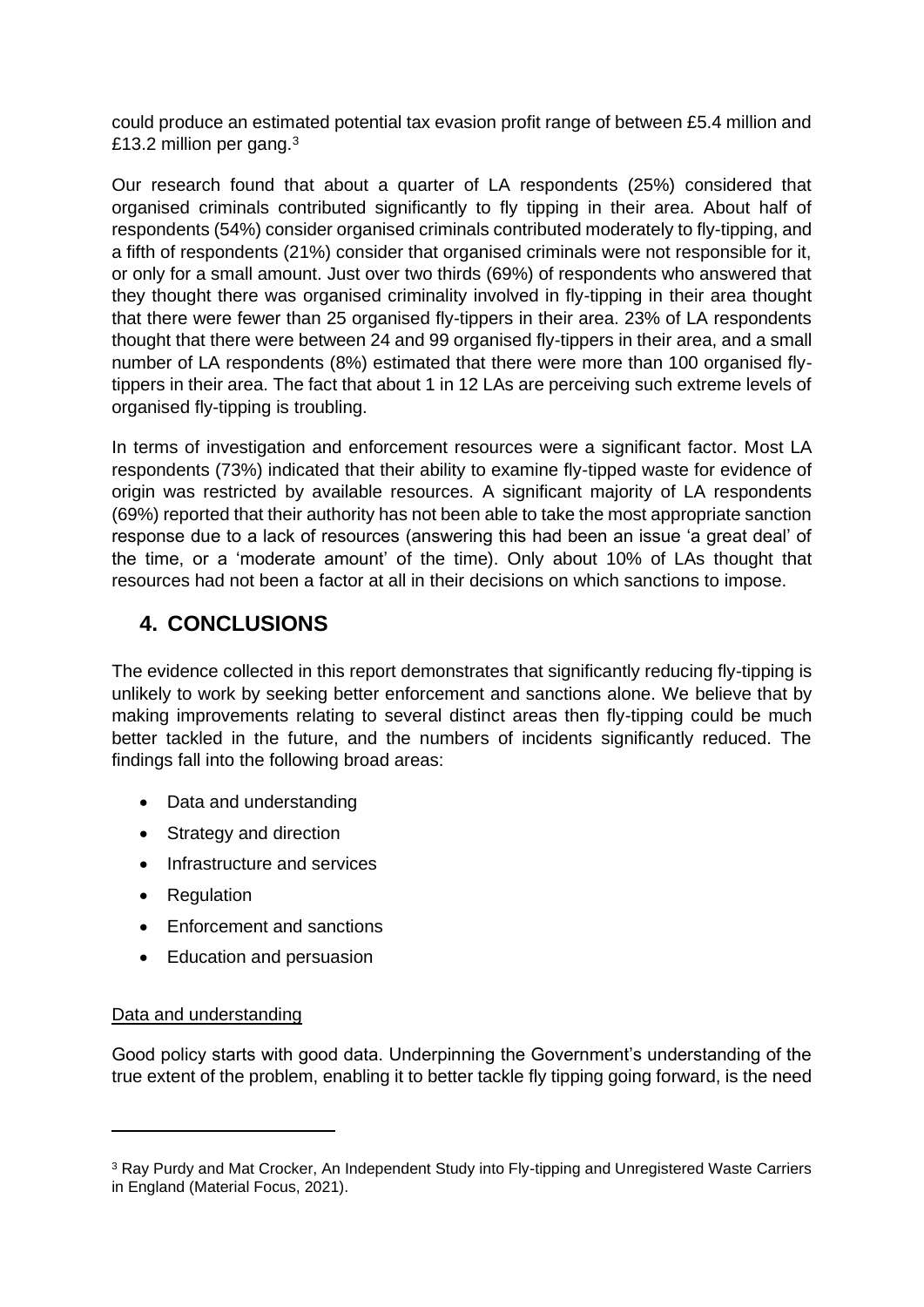for good quality and reliable data. There are a number of examples where fly-tipping data could be improved.

Our first recommendation is for Government to improve the quality of the data captured on fly-tipping to assist developing a better strategic response. There are a number of clear examples where data could be improved.

First, the current WasteDataFlow system has served a useful purpose over the years – but many LAs simply are not finding it to be useful or effective. Criticisms generally related to interface usability, data accuracy, consistency across LAs and the data publishing timeframe. Improvements to this might lead to better data which could provide a better understanding within Government of the effectiveness of actions and policies. It could also be beneficial to explore how the data being recorded on WasteDataFlow could be expanded.

Second, the key source of data regarding fly tipping is the annual fly-tipping statistics, but these do not accurately depict how much fly-tipping is happening as they omit incidents on private land and highways (i.e. the major road network). The annual cost of fly-tipping in the rural environment and the scale of the problem could clearly be significant, but Governments understanding of this are currently only reliant on rough estimates from rural stakeholders. Consideration could be given to how to gather more accurate data on the extent of fly-tipping on private land and how to make it easier/simpler to report these flytipping incidents.

Third, the reporting of fly-tipping incidents to LAs by the general public and businesses can play an important, maybe predominant, role in collecting data characterising the problem so it can be appropriately tackled. However, this research found that many people were not reporting fly-tipping that they had witnessed (only 23% of the general public and 28% of landowners), even if it directly affected them or their land. It appeared from our research that large numbers of people either didn't know who to report fly-tipping to or saw the reporting process as being too difficult.

Fourth, the public and businesses can help better police the sector by reporting any suspicious operators or people they witness fly-tipping. At the current time people can report crime (including waste crime) via Crimestoppers, and various private sector apps, but there is also no easily identifiable mechanism e.g. a countrywide reporting app for people to report rogue waste carriers.

Fifth, a small minority of the surveyed members of the public (0.4%) admitted to undertaking what is universally understood to be fly-tipping (e.g. disposing of unusable waste items by the side of the road, or in fields etc). This suggests one in two-hundred people are fly-tippers. An important and novel finding of this research is that 20% of the general public also appear to be involved in activities that can often be recorded as flytipping in the statistics. This includes leaving unwanted items on the street outside their house for others to take (informal recycling), or other more obvious forms of recycling, where something happened which prevented them achieving their goals, such as leaving items outside closed charity shops, or outside full recycling banks. It is also currently possible for domestic bin-bag waste which has been left out a few days early to be recorded as fly-tipping. Such accidental, unintentional, or even irritating actions, when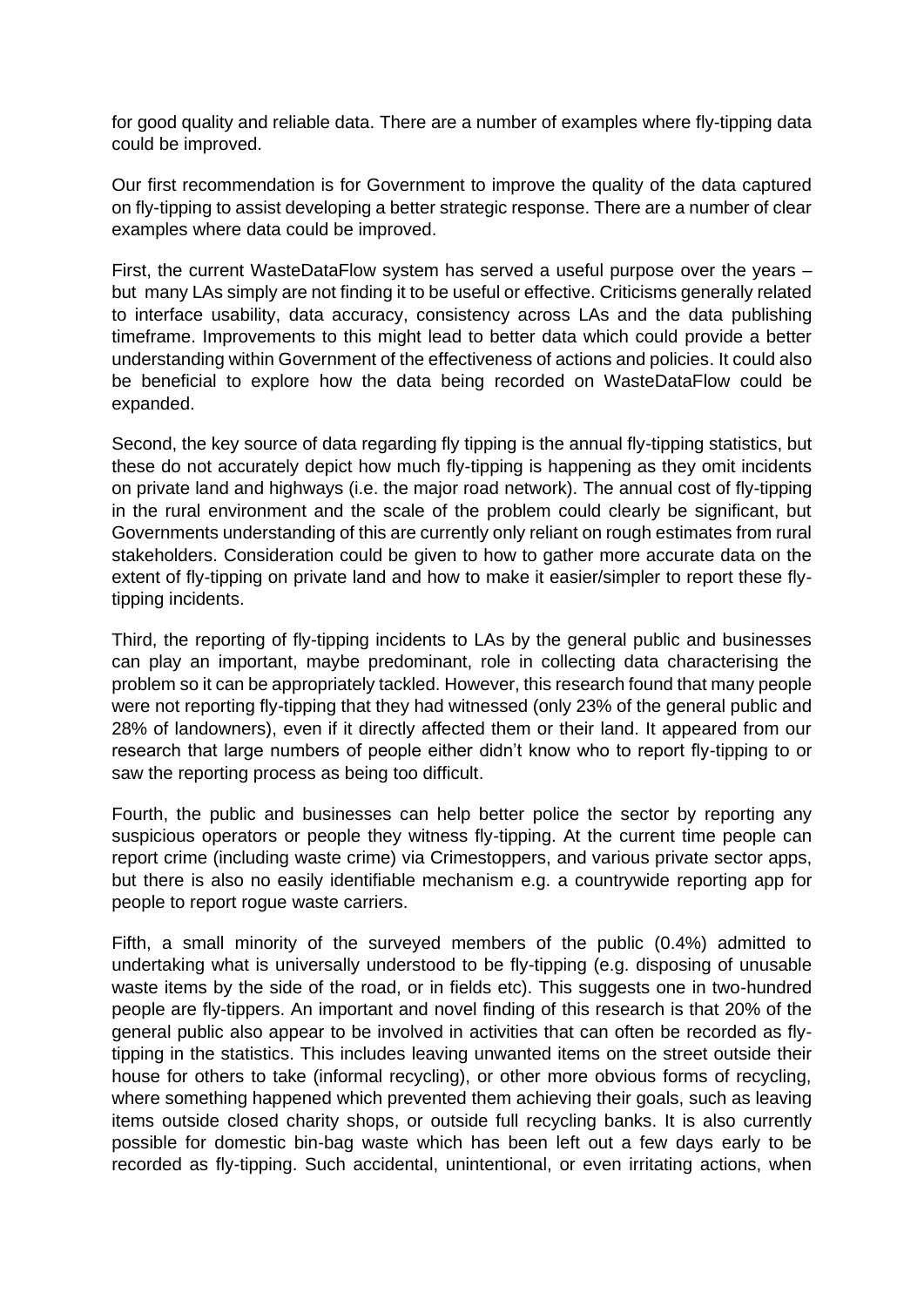recorded as fly-tipping, are potentially having a large impact on the data going into the statistics and Government's understanding of the problem. One issue might be that different LAs have very different opinions on what is and what isn't fly-tipping and proportionate action to deal with it. Another is that the guidance is not clear enough. These definitions clearly mean different things to different LAs, business and the public – but it is treated in the data as one thing, which is arguably not that helpful.

Finally, Government may wish to consider further research on fly-tipping in the future. This will help monitor trends so Government can stay ahead of emerging problems before they become too embedded, and can also inform the design of future preventive interventions and (if repeated) contribute to evaluation of their implementation and impact. There are several examples where future research data could be valuable.

The surveys undertaken as part of this research, asking the general public and businesses where/how they disposed of unwanted waste items were valuable, both for determining where such items might be falling out of the legitimate waste and resource recovery sector, or being disposed of incorrectly, as well as better understanding the use of public infrastructure and services. Government might consider repeating the above surveys of the general public and businesses periodically to track changes. An annual, or biennial, survey similar to the EA's waste crime survey (or even linked where possible), could provide valuable insight into emerging waste route trends, as well as track the effectiveness of policy changes and interventions.

The survey of LAs that was undertaken in this research also assisted better understanding regarding how they were undertaking investigations and enforcement in relation to flytipping. Gaining insights into how much fly-tipped waste was being examined, what detection and intervention methods were being used, and what sanctions routes were taken against different categories of offender (and the LA perceptions of the success and failure of these) would help the Government better understand what was and was not working in tackling fly-tipping. Government might consider periodically repeating parts of the LA survey to evaluate interventions used and their effectiveness and appropriateness.

#### **Strategy and direction**

There are multiple actors involved in the prevention and tackling of fly-tipping. In Government this mainly falls to the Department for Environment, Food and Rural Affairs though the Department for Levelling up, Housing and Communities also have a role to play in overseeing local government funding. Other key bodies include the National Flytipping Prevention Group (NFTPG), EA, LAs and NGO's.

The waste crime landscape has changed since January 2020 since the Joint Unit for Waste Crime (JUWC) was launched and is the first multi-agency taskforce of its kind to formally bring together environmental regulators and law enforcement agencies to tackle serious and organised waste crime including serious fly-tipping. The JUWC is comprised of eight partners: the EA, Natural Resources Wales, the Scottish Environment Protection Agency, the Northern Ireland Environment Agency, the police, the National Crime Agency, HMRC and the British Transport Police. Through shared intelligence and enforcement, the JUWC is identifying, disrupting, and deterring organised criminal gangs and making them pay for the damage they have done to communities and the environment. As the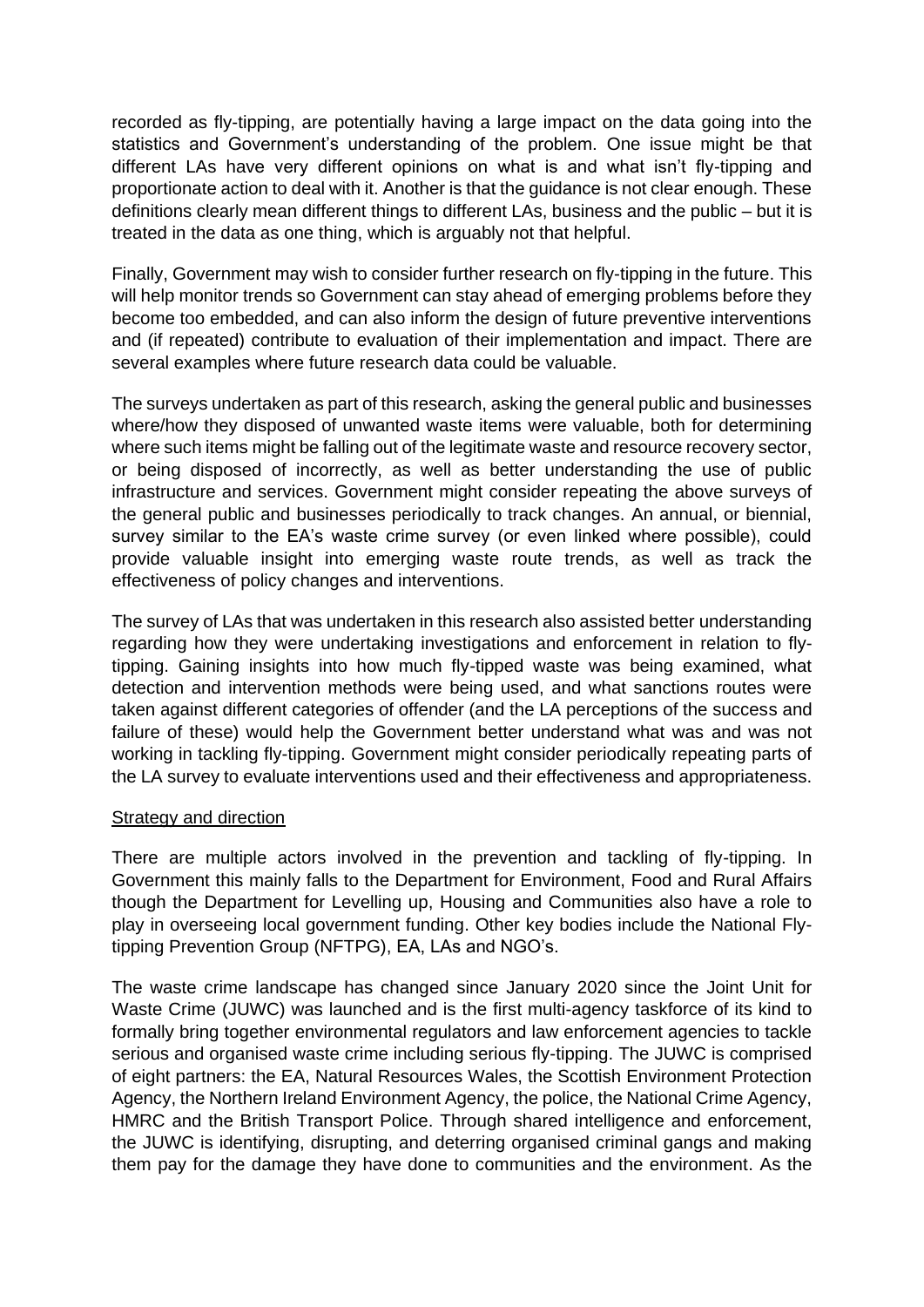JUWC is new there was still some uncertainty amongst stakeholders as to how else it will contribute to tackling the fly-tipping issue.

There appears to be appetite among many LAs for closer cooperation and coordination across the various stakeholders. This appears to be a theme covering many levels from the strategic picture, information exchange and practical action.

Local authorities are also setting their own strategic direction towards tackling fly-tipping. 46% of LAs have published fly-tipping strategies though nearly two thirds of LAs who did have local strategies reported that these were having no impact, or not much impact, on fly-tipping in their area, suggesting many are currently ineffective. It could also be inefficient to duplicate strategies at a local level, and 90% of LA survey respondents felt that a national strategic assessment and more detailed national guidance – including a "national plan" – would be helpful to them. Several stakeholders also suggested the appointment of an independent fly-tipping "tsar/champion" to be a focal point in the strategic support in the fight against fly-tipping.

LAs also felt the current information exchange situation to be disjointed and wanted to see better dissemination of best practice and the provision of up-to-date information on good practices to tackle fly-tipping. 86% of LAs spoke to other LA about best practice, and about a half of all LAs also sought information on best practice from the NFTPG. There was general consensus from those engaged with that improvements could be made to the NFTPG. The NFTPG was seen as a well-respected forum with a strong emphasis on informal networking, but this meets only a few times each year and is reliant on the goodwill of the membership. Our findings show that many stakeholders thought that in its current form it lacked clout. The NFTPG could clearly do more if funded rather than relying on the goodwill of the membership. Consideration should be given to a review of what would be needed to refresh and improve the working of this group, in terms of working methods and representation. As one stakeholder summarised – "the NFTPG should be professionalised".

Finally, from engagement with LAs it would appear that some would benefit from support negotiating waste collection contracts with the private sector. The way that some of these contracts are written between LAs and commercial contractors seems to incentivise the recording and collection of materials and then counting them as fly-tipping. Some of the potential downsides to this approach reported by stakeholders were that some commercial contractors might be finding fly-tipping that isn't fly-tipped but just items temporarily placed outside, or the same overall quantity of waste was being collected, but potentially in larger recorded incident numbers. There could be an opportunity to provide LAs with more help, either advisory to those LAs who seek assistance, or assisting in developing a contract wording that might avoid the above pitfalls (where LAs can share details of contracts if they contain commercially sensitive information). A forum might even be established where performance could be evaluated and best-in-class LA contracts could be identified and shared, along with practice knowledge more generally.

#### Infrastructure and services

Good infrastructure and services offered by LAs will play a significant part in cutting flytipping at source. Any friction in the system relating to the use of HWRCs, bulky waste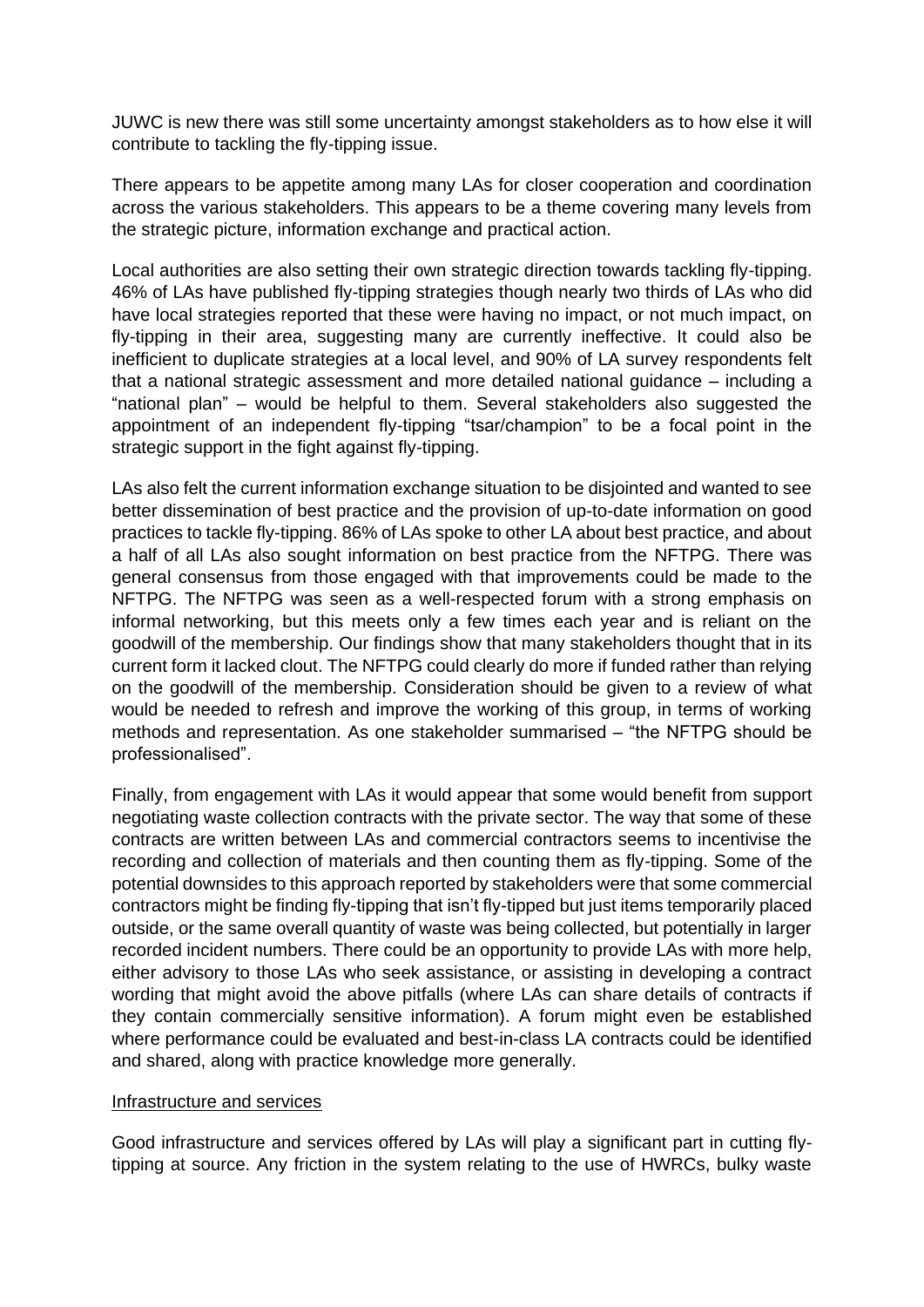collections or other public services, which have negative impacts on cost or convenience, can act as provocations for normally law-abiding people or businesses. This includes either fly-tipping themselves, giving their waste to someone else that could ultimately flytip or illegal disposing of it, or taking waste to a place that it should not be going to.

Problems with infrastructure/service provision, including cost, access, and convenience were highlighted as being pervasive issues affecting fly-tipping in the surveys and focus groups with the general public, and the interviews with offenders. There was also common recognition amongst many stakeholders, including LAs, that performance problems with infrastructure and services were encouraging some people to fly-tip. The management of public expectations of waste services, what is or is not collected by LAs, charging at HWRCs etc, is important, particularly when planning/implementing the introduction of changes.

The evidence seems to strongly point to infrastructure and service offerings not working as well as they might. The surveys showed that more people gave their waste to private sector man and vans than booked council bulky waste collections. A surprising finding was that nearly a third of all businesses reported that they took their waste items to HWRCs which they are not authorised to do. The reduced service collection of black bin bags, and changes to bin sizes, seems likely to be linked to fly-tipping incidents involving black bin bags, which comprise the largest overall category increase in fly-tipping incidents. Associated with this, our surveys found that 3% of the general public were leaving bin bags out on weeks when there were no collections (which could be being recorded as fly-tipping in some LAs), and 2% were paying private sector man and van companies to take their bin bag waste away on non-Council collection weeks. There is a greater chance of waste not going to the right place if the private sector is involved, particularly because of the significant numbers of unregistered/unprofessional carriers that are operational in England.

Defra have already been looking into greater use of public facilities, not just for waste but unwanted items for re-use. This good work should be broadened.

Our research suggests differences in service provision and infrastructure across different LAs may impact the levels of fly-tipping, and as such the following factors might be worth exploring :

- $\circ$  Charges for waste disposal services including HWRCs and bulky waste collections.
- o Restrictions of disposing waste in LA facilities outside of where people live, and restrictions on the types of waste deposited.
- $\circ$  Access of LA services and waste facilities for both householders and businesses.
- o Consequences of allowing HWRCs to be used for recyclables from businesses, because it appears 31% already do this.
- $\circ$  Improving the timeliness and convenience of bulky waste collections for the user. One aspect worth exploring could be the use of a "gig economy" type model with self-employed drivers / small businesses undertaking bulky waste collections on behalf of the LA (with certain checks). Perhaps these could even be given access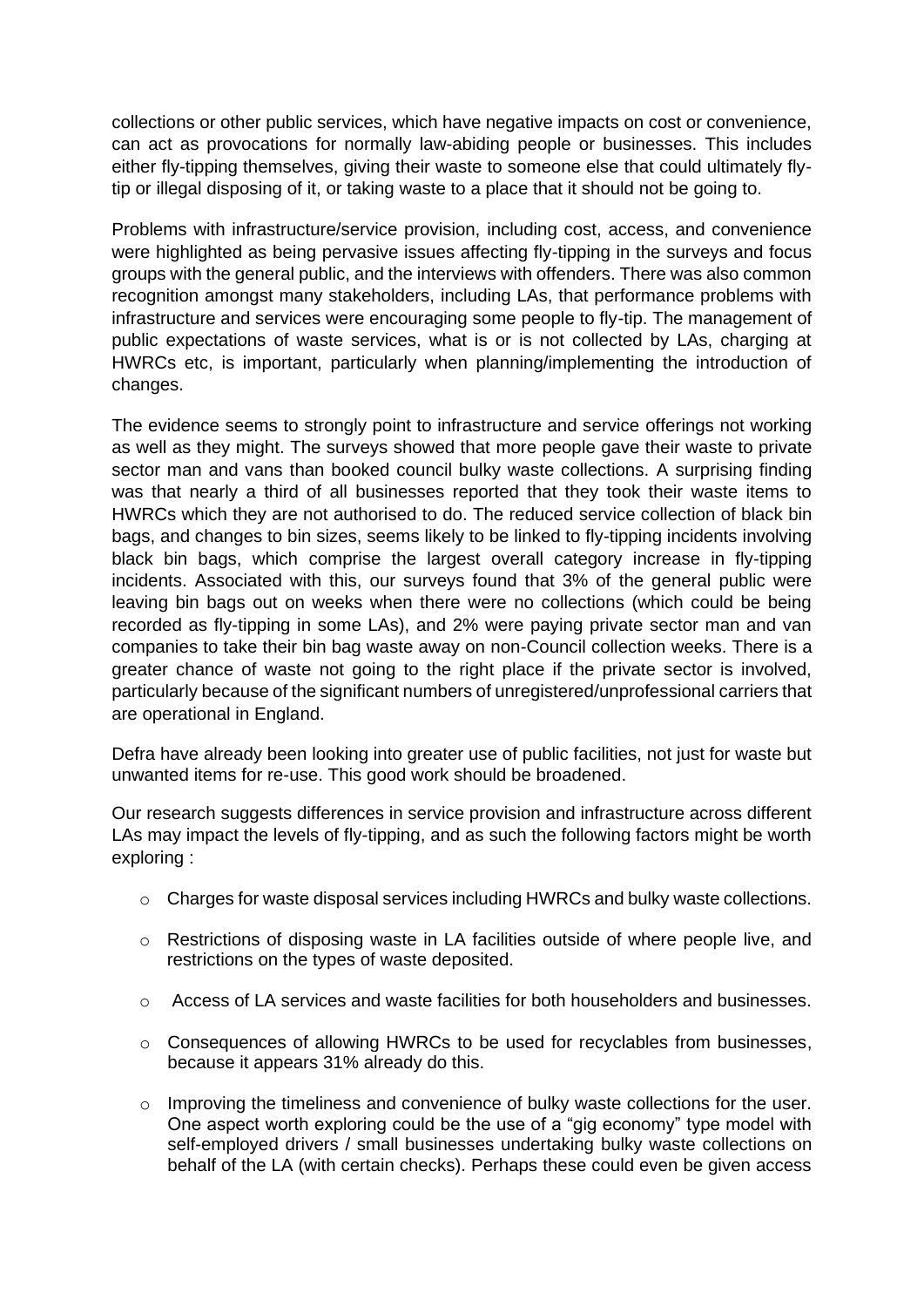to take the waste to the local HWRC, since the waste is household waste and under other circumstances could legitimately be taken to the facility. By competing on price and service and harnessing the potential market for self-employed drivers a LA may be able to divert significant quantities of materials away from being flytipped.

- o Drivers for fly-tipping sometimes being more frequent in deprived and low-income areas. What some people might label as a fly-tipping problem might actually be a waste management problem; further research would be beneficial to examine the specific needs of these groups of people in the context of affordability, transportation options, ability to store waste, and limited internet access (to access waste services).
- $\circ$  The types of fly-tipped wastes that are prevalent and use this to inform policy discussions of how the burden of those costs for some items can be shifted from LAs towards producers under new producer responsibility legislation. The Resources and Waste Strategy already makes commitments on some 'commonly fly-tipped' items, but better data would help support these policies.
- o Why so many fly-tipping incidents occur each year arising from people who tried at least in part to do a good thing – but ultimately fail. The focus groups found that lots of people want their unwanted items to not go to landfill but to be used by other people. Nearly 1 in 10 of the general public that were surveyed leave bulky unwanted items on the street for others to re-use. There is an opportunity for the better promotion of external freecycling websites, or for LAs to consider providing a similar re-use/recycle service themselves. This might reduce fly-tipping, keep certain items out of the waste management system, whilst providing useable items for others (which could be especially welcomed by those in more deprived areas).

#### **Regulation**

The Government has recognised the system needs reform and are already planning on changes to the carrier, brokers and dealers (CBD) system. The number of apparently unregistered waste carriers is extremely high and there could be over a quarter of million unregistered carriers in England according to a 2021 published report by Purdy and Crocker. <sup>4</sup> Many of those on the CBD register are supplying insufficient or false information, or are registered in an inappropriate tier for their activities. It is also common for many to be trading using different names or addresses to that which they have registered with. This is often not detected by the EA, meaning that they do not have good data or understanding of who they are registering. There should be greater scrutiny of individuals or businesses going on the register.

From the data collected in this project it was clear that most stakeholders thought the CBD system needed urgent changes. This has been recognised by Government and a consultation is currently in play to propose a permitting regime for CBD.<sup>5</sup> This will

<sup>4</sup> Purdy and Crocker (n.3).

<sup>5</sup> Department for Environment, Food and Rural Affairs, 'Consultation on the reform of the waste carrier, broker, dealer registration system in England', 21 January 2022.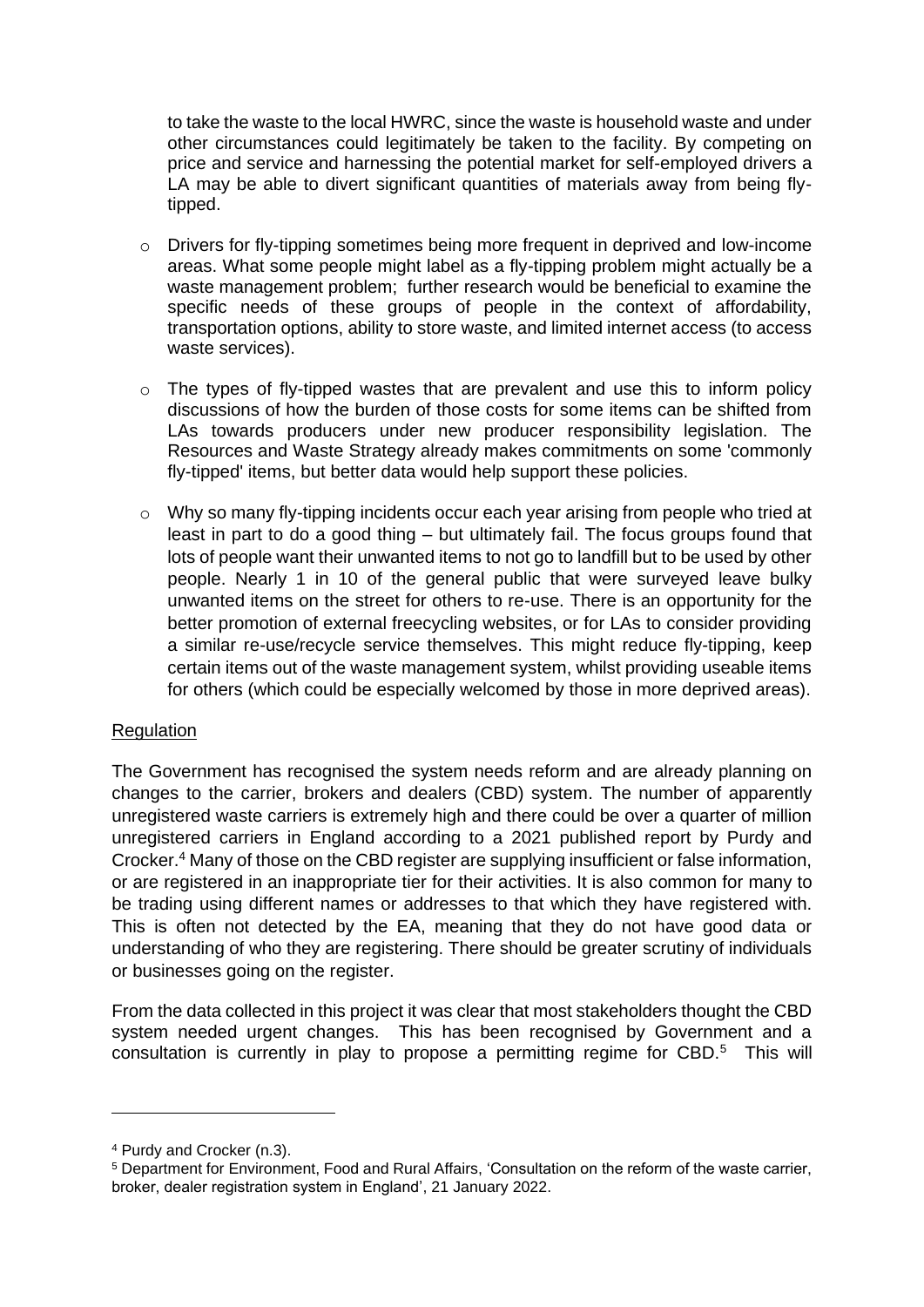potentially allow the adoption of competence requirements, greater scrutiny of applicants and increased compliance inspections.

The CBD consultation might also want to consider other factors such as:

- How to identify rogue or unprofessional operators
- Avoiding cash payments
- Better rules on advertising
- The provision of receipts from carriers
- Evidence of insurance
- Registration for tax purposes
- Improved public register

The goal of the reforms is a better, tighter, more policed system where non-professional operators are quickly identified and either brought into compliance or eliminated; including marginalisation of persistent bad actors that should not be in the system To have the biggest impact an enforcement agency could be charged with focusing on organised criminal networks first but, after that, work with a prioritisation system (e.g., targeting repeat offenders, cross country operations, those appearing to be making the most money from advertising spent and online activity).

#### Enforcement and sanctions

A common response to tackling fly-tipping is for people to suggest for greater resources to be made available for more "boots on the ground," or to pay for more dynamic enforcement of those responsible for fly-tipping. This might increase the effectiveness of enforcement outcomes, but given the frequency with which people who receive sanctions seem to be able to continue operating in the waste sector it also seems unlikely that we can enforce our way out the fly-tipping problem without other more creative solutions.

This research has highlighted that there are organised and repeat regular offenders operating across the country, sometimes as part of substantial networks, that could be responsible for a lot of the fly-tipping occurring. Some of these offenders will be part of organised crime groups. These organised offenders should be the key focus of attention for law enforcement, and for the most serious offenders this would be more effective through multi-agency action.

A wide variety of techniques and approaches exist to enforcement being applied by LAs, which is understandable because the intention behind the fly-tipping and the size of flytipping incidents can vary widely. Some interventions/sanctions seemed appropriate, and others less so. For example, a frequently used approach to tackling repeat offenders seemed to be to take away their vehicles, but that did not appear to be working, because some offenders went straight back out and bought cheaper vehicles that would have little financial impact if confiscated. There was a perception that vehicle confiscation simply became a business cost for criminals to factor in. Some sanction routes were not effectively factoring in the economic gain of people breaking the law, did not enable the assessment of cumulative offending, and were not a sufficient deterrent. Additionally, there also seemed to be little attempt to stop offenders advertising, or other forms of creative sentencing - e.g., restraining orders about being involved in waste or advertising waste services.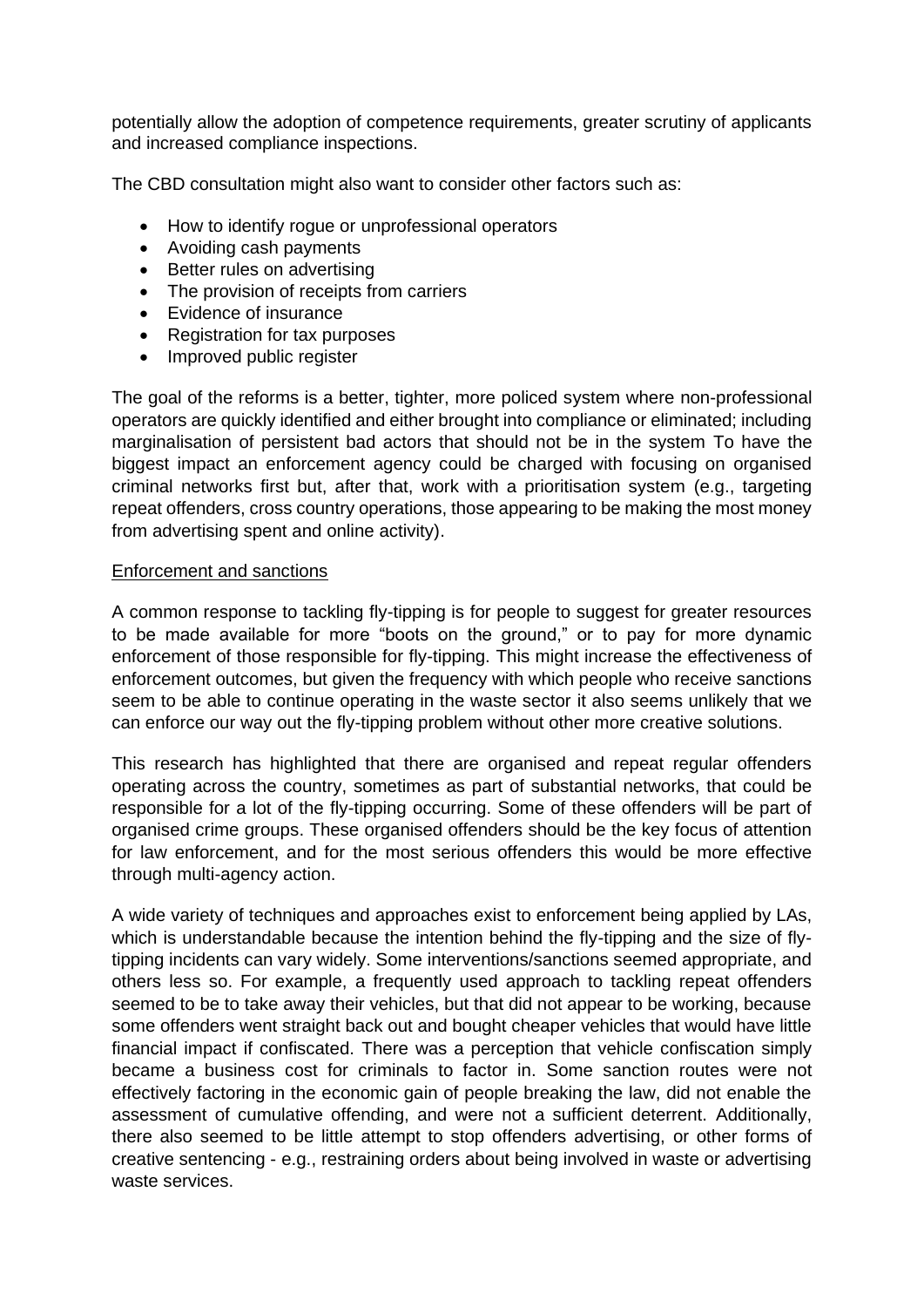Generally, there appeared to be little evidence, or formal evaluation, on the reasons behind or the effectiveness of enforcement interventions. Some LAs appeared to be either using inappropriate interventions, or not correctly utilising the powers that they had available. Local enforcement priorities also appeared to be often driven by local political priorities and not by effectiveness. Some LAs were using private contractors to tackle flytipping, but this had the potential to cause issues. There were examples of some contractors getting 100% of the money obtained from penalty notices who appeared to be focussing on easy wins, including surveillance of recycling banks to target people who were at least trying to do the right thing by bringing their recycling to the banks, but leaving bags outside them because they had not been emptied.

It may be beneficial to have some form of periodic national evaluation on what enforcement interventions and sanctions are being used where, why, and their effectiveness. The results of this can then be shared with LAs to inform their enforcement activity.

We also suggest the exploitation of various *crime science* and system approaches. These should help central and local authorities to generate innovative interventions which are context-appropriate, where possible evidence-based and otherwise theoretically/practically plausible measures; which are less likely to engender neutralising or adverse side-effects. Another promising avenue could be the exploration of a problemoriented approach to fly-tipping. A typical way of exploring the potential of such an approach to fly-tipping would be through one or more *pilot or demonstration projects*.

Large numbers of LAs were concerned with the poor sentences that are being received at court. Many LAs also reported that they aren't taking cases to court that should go to court, because often the costs incurred will be more than the penalty given. Earlier guidance issued to LAs has said that FPNs are not appropriate for repeat offenders, but this is being ignored in some LAs according to our findings. Sentencing is entirely a matter for the independent courts. When deciding what sentence to impose for unlawfully depositing waste, the court will consider the circumstances of the offence and any aggravating and mitigating factors, in line with sentencing guidelines for environmental offences, issued by the independent Sentencing Council for England and Wales. There is a question arising from the stakeholder consultations as to whether the sentencing guidelines are being correctly applied by the courts in relation to fly-tipping offences, and if the Sentencing Council might want to review their effectiveness.

Enforcement action is also sometimes being undertaken against individuals who are 'accidental' fly tippers, who tried to do the right thing, but something went wrong. Issuing penalty notices for fly-tipping against such people may not be the most appropriate use of current enforcement tools, and counterproductive in the long term. There are other legislative provisions and interventions in some situations which could be more suitable.

#### Education and persuasion

The effectiveness of many of the measures/interventions in place that might help reduce or prevent fly-tipping depend on waste holders from the general public and businesses having knowledge of these. The fact that many operators manage to make a living undertaking waste collection apparently without registration suggests that large numbers